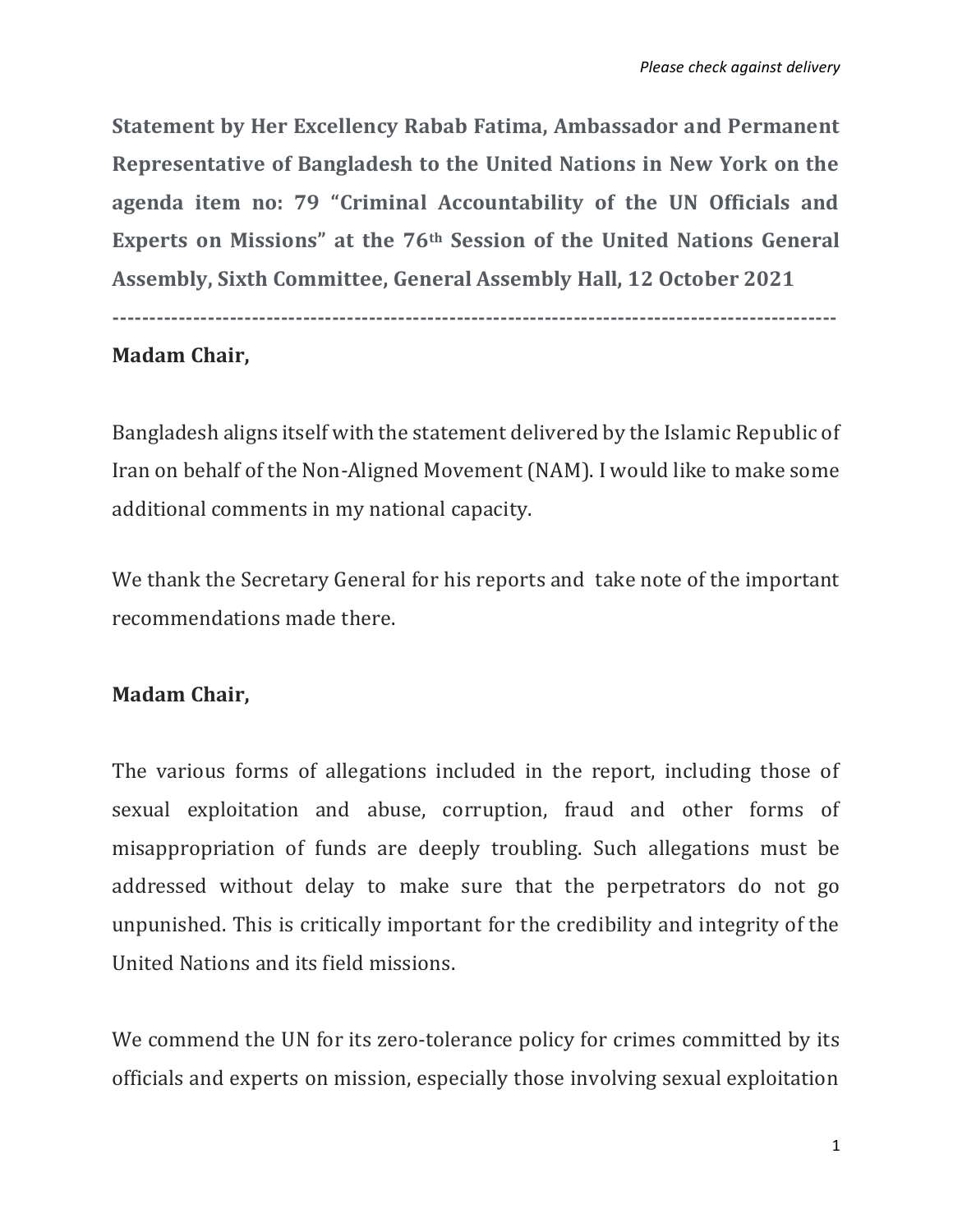and abuse. We welcome the steps taken to provide training on standards of conduct, including through pre-deployment and in-mission induction training and awareness-raising programmes, as well as, the technical assistance offered to the States in developing their domestic criminal laws, at their request.

## **Madam Chair,**

As the top TPPCC, with nearly 7000 personnel deployed in various peacekeeping operations, Bangladesh takes the issue of criminal accountability of UN officials and experts on missions very seriously. We maintain a 'zero tolerance' policy on any allegations of misconduct against our peacekeepers, including the allegations of sexual exploitation and abuse.

Prime Minister Sheikh Hasina was one of the first members of the Secretary General's Circle of Leadership against sexual exploitation and abuse. We are also one of the earliest endorsers of the Secretary General's voluntary compact on preventing and addressing sexual exploitation and abuse.

We have in place various policy measures that include both punitive and preventive actions, to address the issue of sexual exploitation and abuse. Any allegation of misconduct is addressed with utmost urgency, and stern disciplinary actions are taken against the individual, if proven guilty. Command channels are also made accountable for such allegations against any member of the contingent.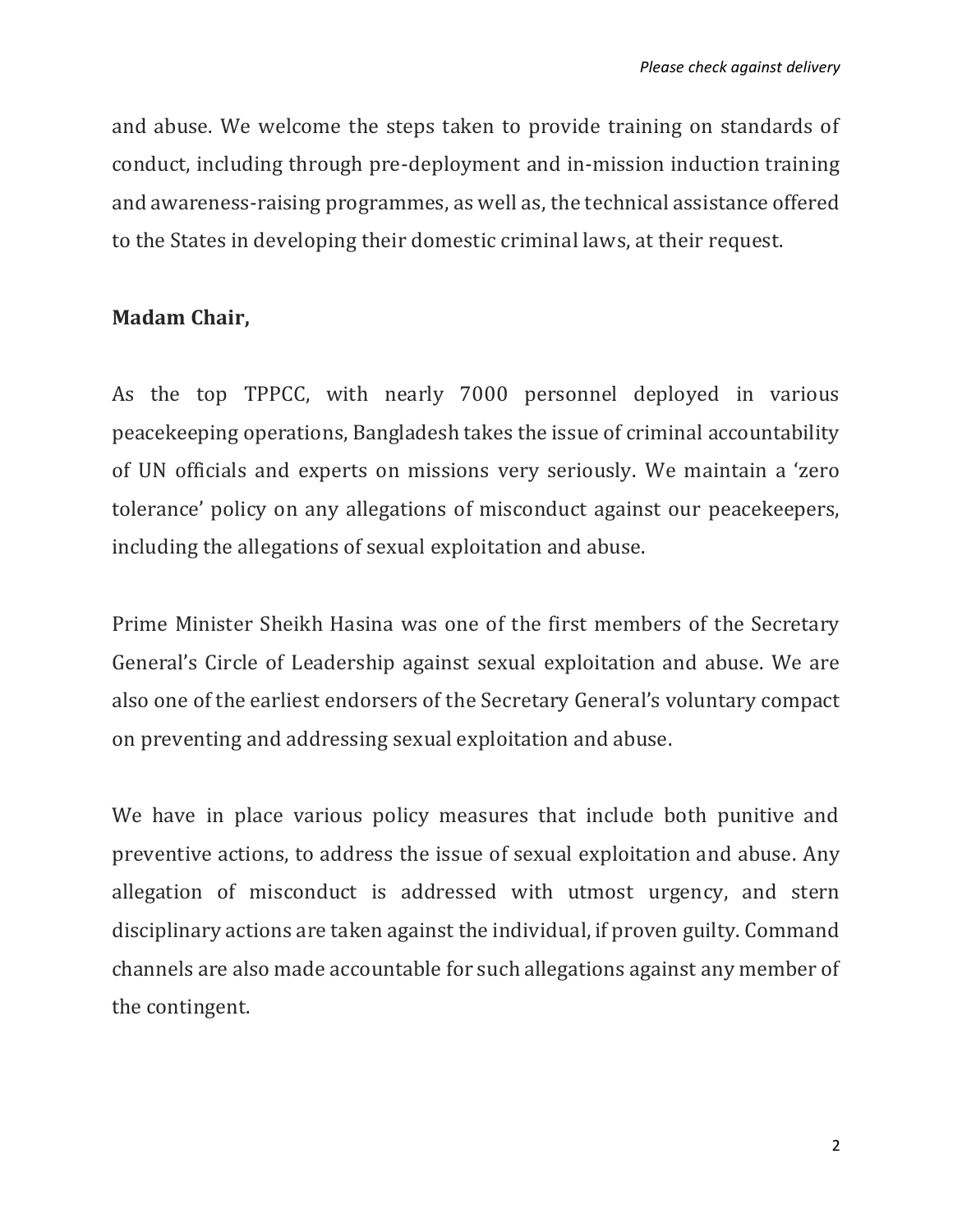During pre-deployment training, our peacekeepers are made aware of possible repercussions for lapses or acts of sexual exploitation and abuse and other crimes. We have developed customized training module taking into account the unique cultural settings of different field missions.

## **Madam Chair,**

Although a lot has been done across the UN system to ensure criminal accountability of UN officials and experts on mission, the menace of sexual exploitation and abuse as well as other misconducts still continue to take place. To reinforce our common pledge to eliminate this scourge, we need to do more. Allow me to share a few points in this regard:

First, prevention is always better than cure. The UN system as well as the member states with personnel deployed or employed in the UN and in the expert missions need to invest more in preventive measures. In this regard, developing customized training modules for in-mission and pre-deployment trainings, including refresher trainings, is important. Equally important is to ensure access to those training materials, especially including in the native languages.

**Second,** it is important to harmonize the standards of investigation of such crimes allegedly committed by United Nations officials and experts on mission. In this regard, regular exchange of information and sharing best practices among the stakeholders is important. We note with appreciation various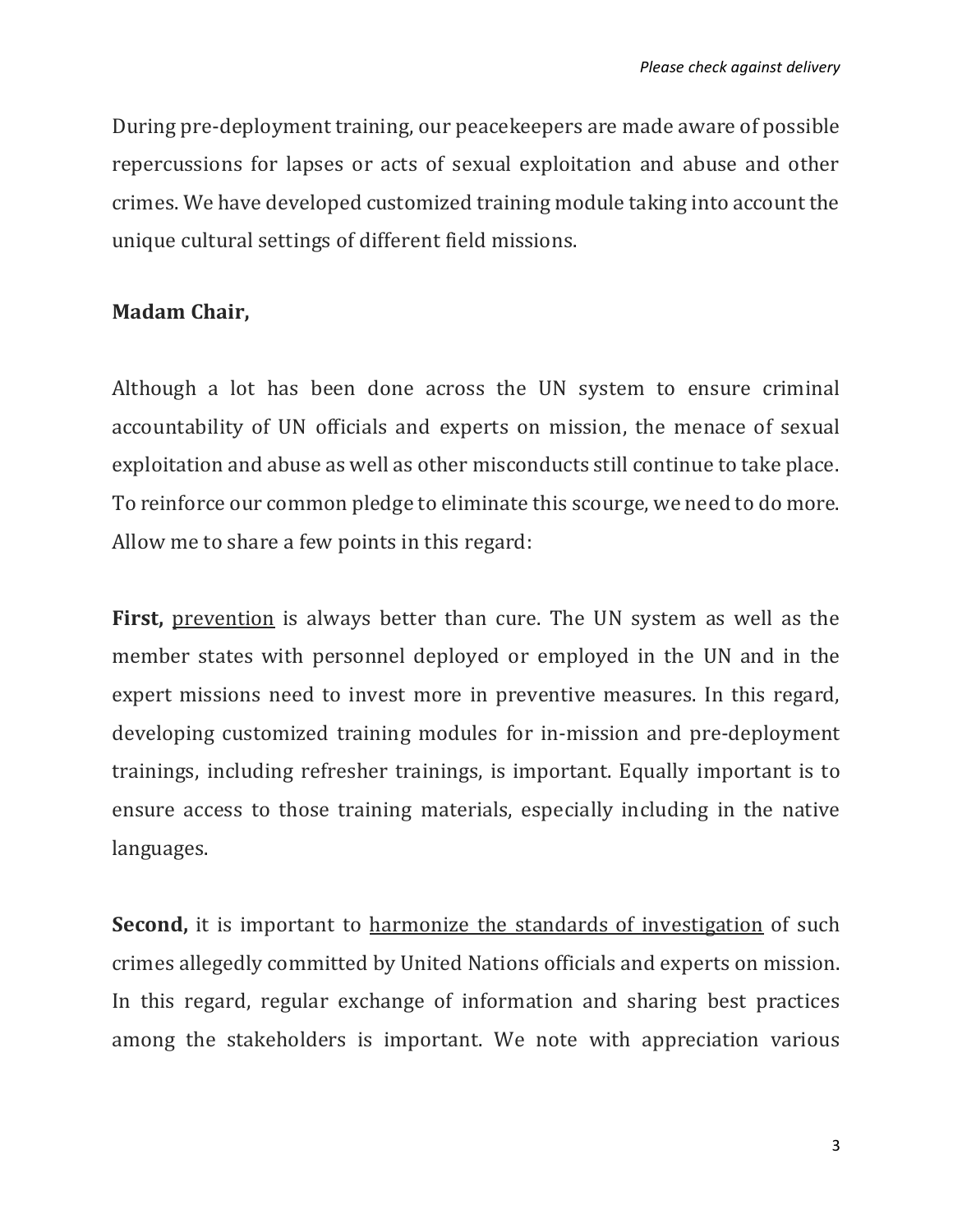measures taken by the UN to that end, including by providing a platform for discussion. But more can be done.

**Third,** It is important extreme caution should be taken to ensure confidentiality of the communications regarding allegations of misconduct in order to avoid unfair stigmatization of the persons concerned, especially when the allegations are yet to be proven beyond reasonable doubt.

**Fourth,** the responsibility to ensure criminal responsibility of UN personnel and experts in mission is mutual. We encourage all sides to cooperate with each other including by making available timely information and other materials required in the investigation and in the criminal proceedings. In this regard, the UN's support to the member states in developing or adjusting their domestic criminal law system would be important.

**Finally,** while addressing this issue of criminal accountability, we must give utmost importance to the centrality of the rights and protection of victims. As a manifestation of our victim-centric approach, Bangladesh made a voluntary contribution of an amount of 100,000 US dollars to the Trust Fund established by the Secretary General. We would like to see enhanced measures to support the victims of misconduct in coordination with the State of the victim's nationality.

To conclude, Madam Chair, we reiterate Bangladesh's unwavering commitment to upholding the image, integrity and credibility of the UN as an organization. To that end, we would like to assure you of our full cooperation to the United